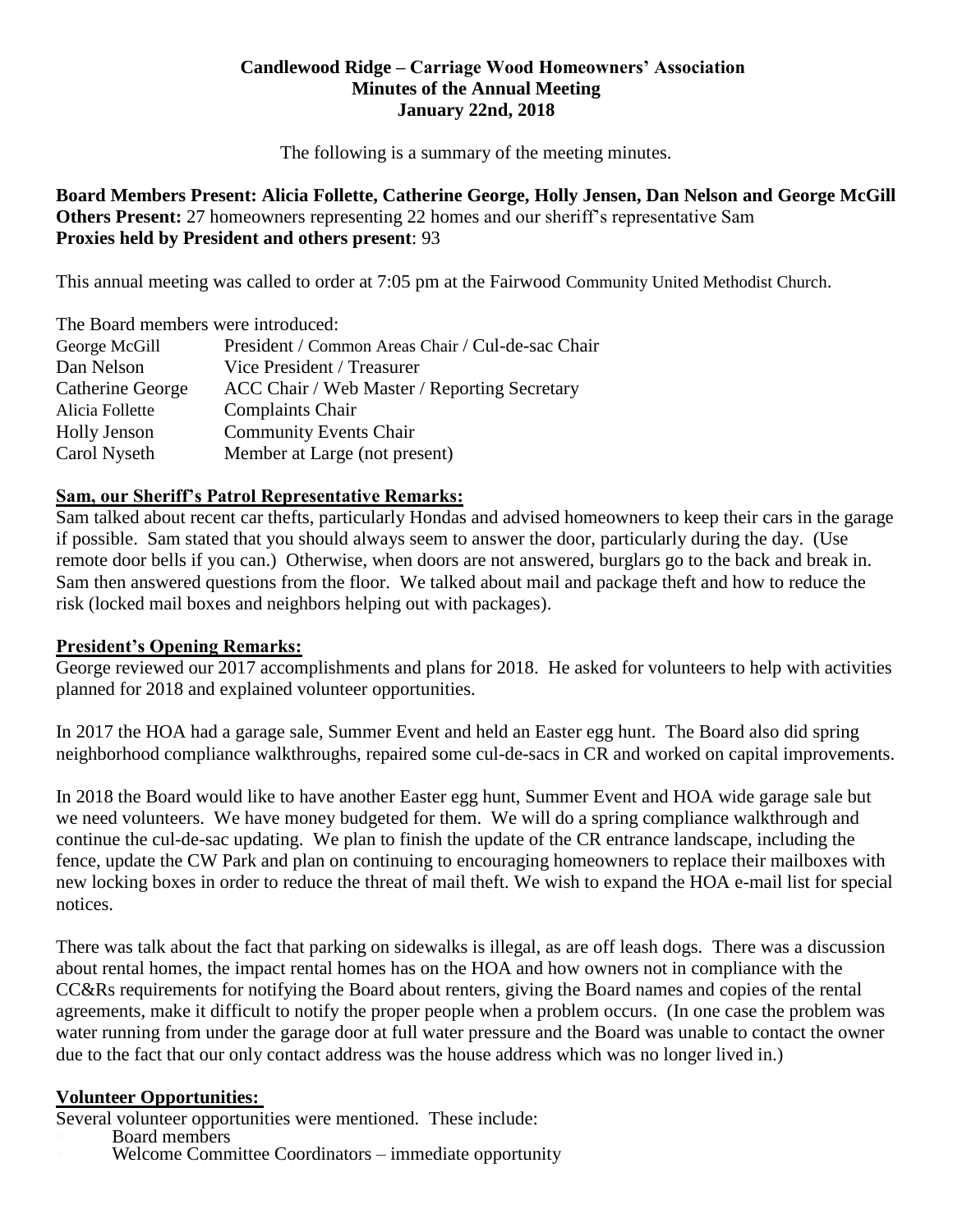• CW Park updating – Holly is chair • Spring and Fall Neighborhood Walk Through • Tyty6Easter Egg Hunt Coordinators – March 31, 2018 • CR\CW Garage Sale Coordinators – July 6, 7 and 8 • Summer Event – August 18 Park Cleanup Event – No Date Yet

# **Fire and Police Reports:**

Sam talked earlier in the meeting. There was no Fire Department representative.

# **Common Area Maintenance (CAM):**

George talked about the highlights of 2017's common areas issues.

- Routinely trimmed or removed branches and trees where required.
- In CR Park we had many fallen branches and trees. The HOA removed about 45 dead or dangerous trees at a cost of \$15,000.
- IN CW Park we had about 30 dead or dangerous trees removed at a cost of \$8000. Additionally, several fallen trees and branches were cleared.
- Please note that keeping street drains clear is the responsibility of the Homeowner.
- Additional King County Sheriff patrols are coordinated through CAM. Please contact us if you think an area needs extra patrolling.
- Routinely inspected all playground equipment.
- Replaced brick entry monument and sign at CR entrance that was damaged by a car. All costs were covered by the 'at fault' driver's insurance.
- We renewed our landscape contract for 3 years with Canber. This includes quarterly maintenance of the 18 islands and the retention ponds.
- We had an arson fire at CR Park. Kids set a fire in a hollowed out large Douglas Fir tree. Thankfully, neighbors saw smoke and reported it to 911. The fire was put our before it could spread. However, the tree was quite damaged and needed to be cut down.
- Due to someone continuing to put their household garbage in the can at the small playground, we moved that large metal container to the center of the park and replace it with a smaller 'Mutt Mitt' can.

On recommendation of the CR Entrance Committee we completed the following:

- Removed the old fence at CR Entrance and the ivy at the west side that had grown over and pulled down a large section of fence.
- Installed a new 6 foot cedar fence and had it stained for a cost of \$18,000.
- Removed the large timbers from behind the 2 brick entry signs and cleared the overgrowth from around the signs.
- We had two vacant houses in CR whose yards were terribly overgrown. The HOA was unable to get any response from the owners of the properties. We contacted Canber and had them complete yard maintenance. The total cost of the work (as well as past dues and complaint fees) was 'charged' as liens filed against the individual properties.
- We added a Mutt Mitt station in CW on the paved path which crosses  $149<sup>th</sup>$  SE.
- We had a CR HO across from the small CR playground who had a huge Sequoia tree in their front yard and its roots had torn up the sidewalk and driveway. The HO and HOA worked with King County for 3 years and finally got them to fix the sidewalk. Since it was a 3-way intersection, new laws required them to install 3 ADA ramps.

# **Architecture Control Committee (ACC) Report:**

Catherine explained what projects need an ACC approval and how to contact the ACC. She reported on what ACC requests had been received in 2017.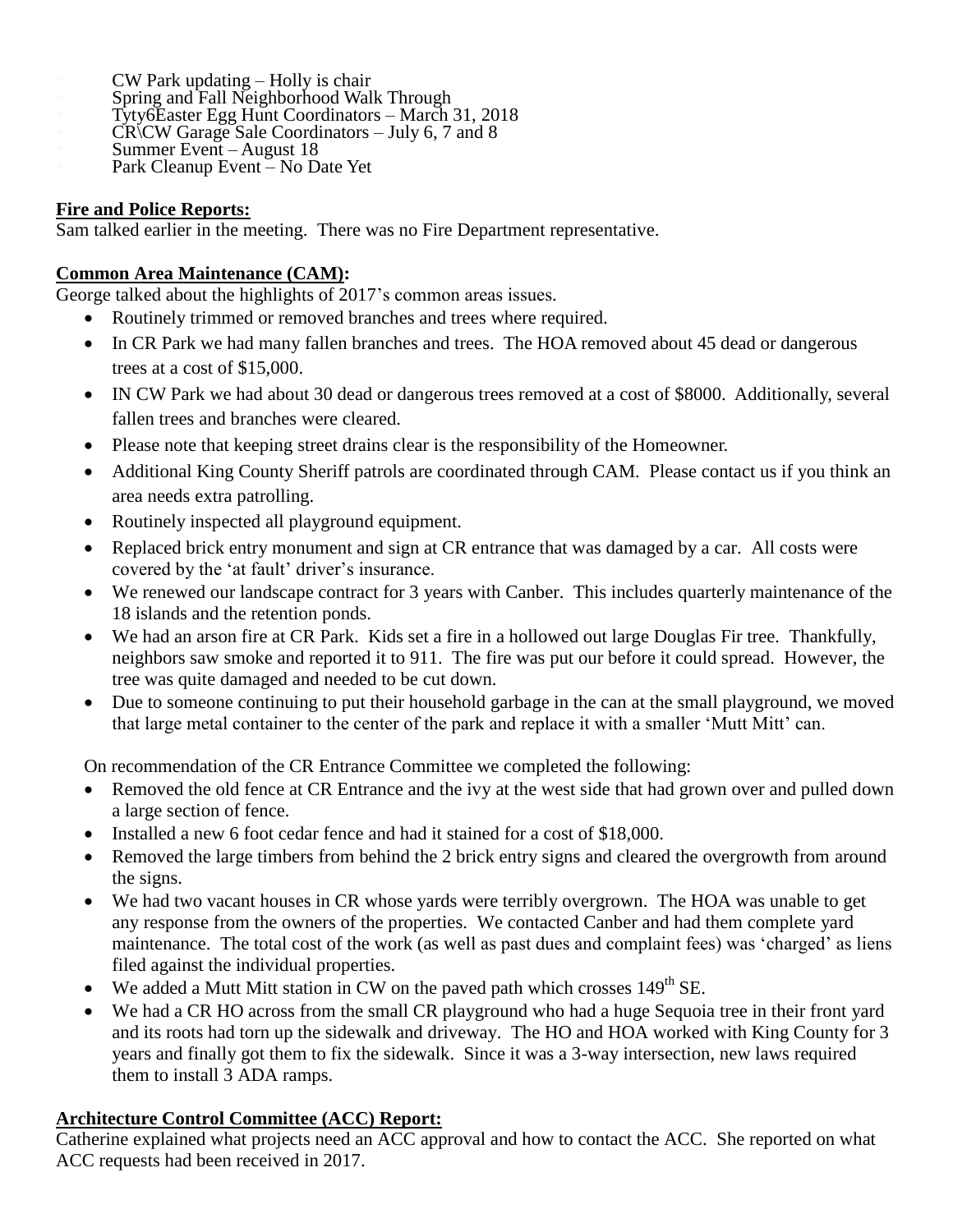| Number of Request for 2017 |    |
|----------------------------|----|
| January - March            | 15 |
| April-June                 | 40 |
| July-September             | 79 |
| October-December           | 24 |
| <b>Total Requests:</b>     |    |

\* Of all of the ACR requests received, only 8 were denied

# In 2017, we had 154 requests processed

Our website (www.crcwhoa.org) provides access to the ACC Request Form and all ACC related Homeowner's Association information. You can print or download a copy of the ACC Request Form and the ACC Rules & Regulations from the website.

For questions regarding ACC Projects, the ACC Chairman can be reached at: architecture@crcwhoa.org or by leaving a telephone message at 425-738-8611 ext 30. This is an unattended voicemail box and the ACC Chairman will call you back. It is recommended that you contact the ACC Chair again if you have not received any feedback on your written request within 20 days of mailing it to the Association or 14 days of e-mailing it.

Contact the ACC Chair for emergency projects, and give your phone # or email address and state the type of emergency. The ACC will make a concerted effort to expedite the handling of all emergency requests. (If possible use e-mail rather than voice mail or U.S. Mail for speed.)

Our CC&Rs and Rules and Regulations clearly state that exterior projects such as roofs, house painting (even if you are painting the house/garage the same color), windows, fencing, decks, driveways, major landscaping and decks/patios require the submission and approval of an ACC request before commencing the project. The ACC has up to 30 days to respond to an ACC request, but tries to respond much sooner than that. Our goal is to approve\disapprove in less than 14 days.

Please note the following:

All ACC requests must be received in writing or as an attachment to an e-mail, on the ACC Request Form, at least 30 days before the project begins! Mail them to CR/CW HOA, PO Box 58397, Renton, WA 98058. Emailed ACC Request Forms are not accepted for projects involving paint. ACC requests must be on the proper form, be signed and have a valid phone number. If for paint, they must indicate where the paint will be used (body, trim, garage door, front door, ...).

# **Complaints and Compliance Report:**

Alicia talked about the 2017 aesthetics standards mailing as well as the postcard process. She talked about the follow up planned for the spring of 2018. She noted that this does not replace the complaints process.

Alicia reviewed the current complaints process and where to get information on filing a complaint.

Review of 2017 complaints received:

- Vehicles (54) Recreational/ illegally parked / no tabs, etc.
- Aesthetics (21) Upkeep of home/yards
- Garbage/ Recycle bins (60)
- Other (4)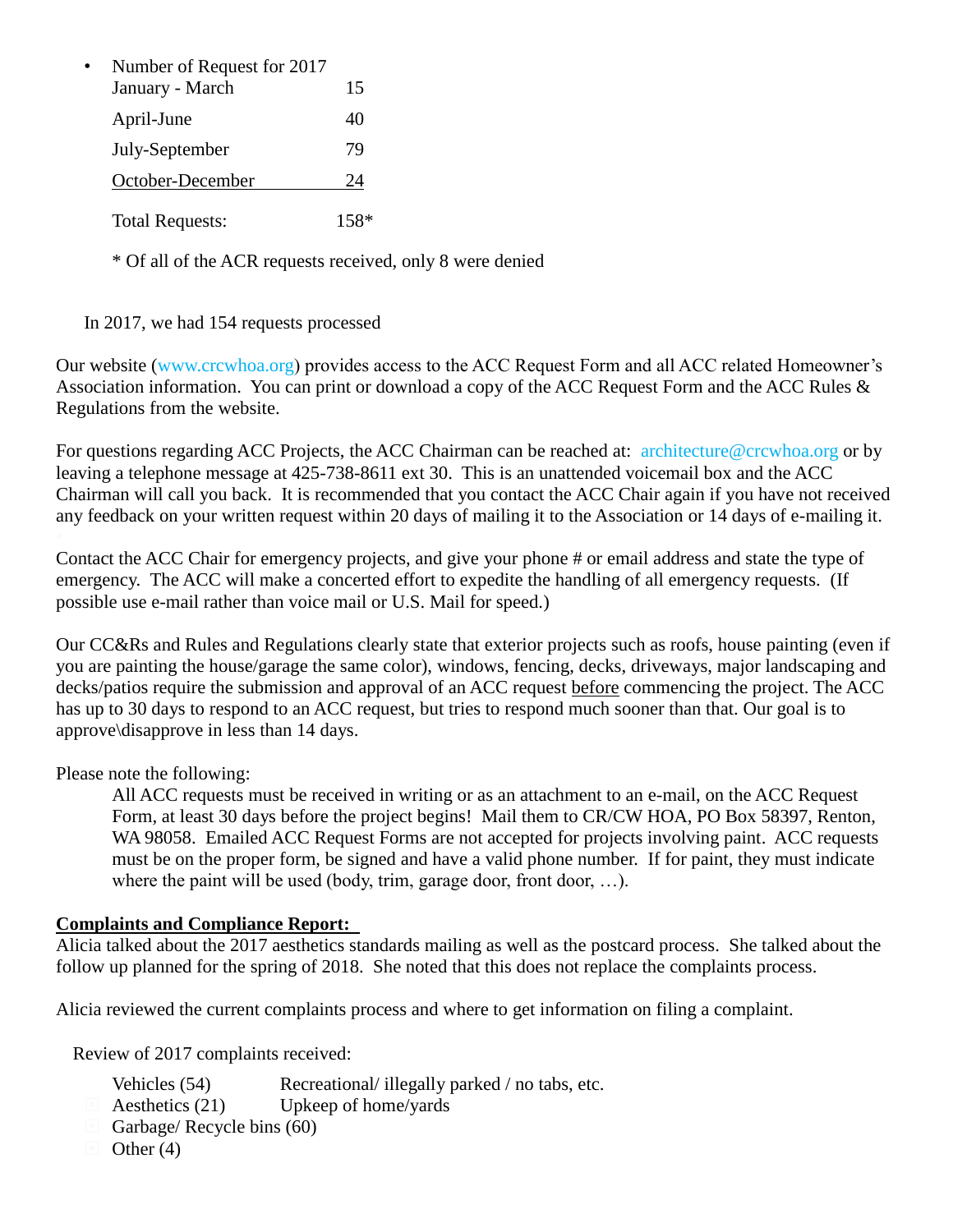### **Community Events Report:**

Holly talked about the events held in 2017 and plans for events in 2018. She showed pictures of past events and acknowledged past volunteers' help and asked for help in 2018.

#### **Treasurer's Report:**

Don discussed the current fund balances, the 2017 budget and how we did against it. He showed the following information:

- The recommended annual reserve savings amount for 2018 is \$2000 Month or \$24,000 for the year.
- The 2018 proposed budget proposes the following:

| Basketball court refurbishment      |         | $10,000*$ |
|-------------------------------------|---------|-----------|
| CW entryway sign refresh            |         | $9,000*$  |
| CR entryway landscape/fence refresh |         | $3,500*$  |
| CdS Island repairs                  | 15,000* |           |
| Total                               | 37,500  |           |

• Carry over from 2017 budget

Then Don presented the 2018 finance statement, followed by the 2018 budget which includes a 3% increase in the dues. It was approved by the Board last week. Fund balances were as follows:

Fund Balances as of 12/31/2017

| General Reserve Fund   | \$105,000.00 |
|------------------------|--------------|
| Legal Reserve Fund     | \$22,000.00  |
| Capital Reserve Fund   | \$109,170.77 |
| <b>Operating Fund</b>  | \$171,760.48 |
| <b>Total All Funds</b> | \$407,931.25 |
|                        |              |

#### **Nominations for new Board Members**

There are three Board member slots open. One of the two Board members whose terms are expiring is willing to serve another term. The nominating committee (Catherine is chair) did not have any proposed nominees. No one was willing to nominate someone from the floor. We decided to forgo the secret ballot process and voted via a show of hands due to the one position being unopposed. It was moved, seconded and passed to re-elect Catherine. If anyone is interested in joining the Board, please come to a Board meeting. The roles and responsibilities of Board members are posted on the web page.

**All Board members are expected to attend each HOA monthly meeting and the Annual Meeting, and give their Monthly/Annual reports. Board members are also expected to help on various Committees and activities. One or two absences are allowed, but if you have to miss a Board Meeting, you would get your monthly report to another Board Member to present at the Meeting.**

Roles for the 2017 HOA Board Members (to be changed in February)

| George McGill       | President / Common Areas Chair / Cul-de-sac Chair |
|---------------------|---------------------------------------------------|
| Don Nelson          | Vice President / Treasurer (left the Board)       |
| Catherine George    | Reporting Secretary / ACC Chair / Web Master      |
| Alicia Follette     | Complaints                                        |
| Carol Nyseth        | Member at Large                                   |
| <b>Holly Jensen</b> | <b>Community Events Committee Chair</b>           |

#### **Questions from Floor**

What is happening about the tree that fell – in the hands of insurance companies 3021